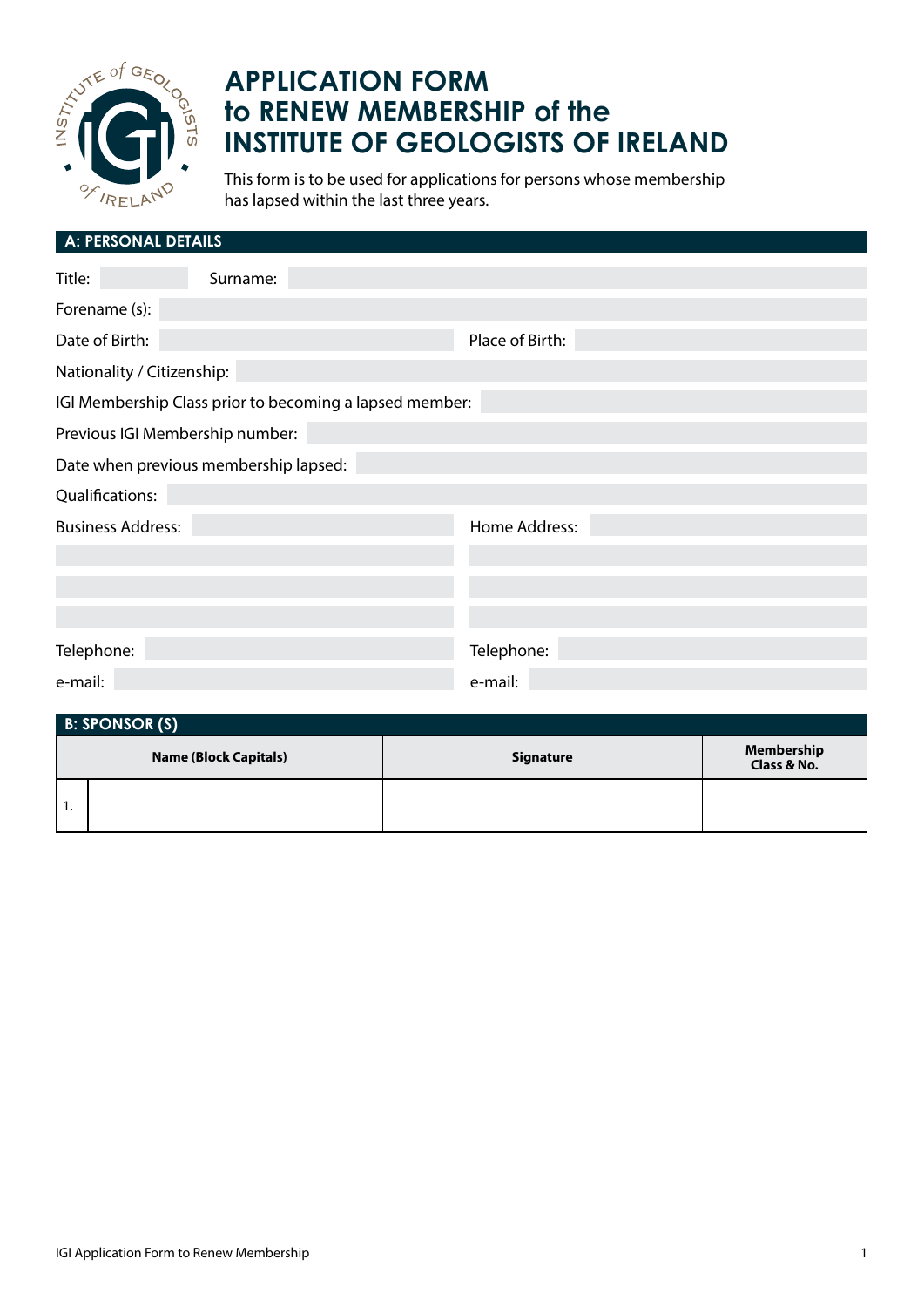## **C: PREVIOUS OCCUPATIONS**

List in chronological order, with the employer's name and address, dates and nature of duties. Do not include your current occupation as this is covered in the next section. Please include all periods, whether or not in the geological profession. Continue on additional sheets if necessary.

| From | To | Employer<br>(Name and Address) | <b>Applicant's Duties</b> | Sponsor's<br>Initials |
|------|----|--------------------------------|---------------------------|-----------------------|
|      |    |                                |                           |                       |
|      |    |                                |                           |                       |
|      |    |                                |                           |                       |
|      |    |                                |                           |                       |
|      |    |                                |                           |                       |
|      |    |                                |                           |                       |
|      |    |                                |                           |                       |
|      |    |                                |                           |                       |
|      |    |                                |                           |                       |

| D: DETAILS OF PRESENT OCCUPATION and NATURE OF DUTIES (Brief Description) |                       |  |
|---------------------------------------------------------------------------|-----------------------|--|
|                                                                           | Sponsor's<br>Initials |  |
|                                                                           |                       |  |
|                                                                           |                       |  |
|                                                                           |                       |  |
|                                                                           |                       |  |
|                                                                           |                       |  |
|                                                                           |                       |  |
|                                                                           |                       |  |
|                                                                           |                       |  |
|                                                                           |                       |  |
|                                                                           |                       |  |
|                                                                           |                       |  |
|                                                                           |                       |  |

## **DECLARATION**

I declare that I shall abide by the rules of the Institute of Geologists of Ireland.

I shall uphold the highest standards of the Profession as laid out in the Articles of Association and in the Code of Ethics. ┱

| Signed:               |       |  |
|-----------------------|-------|--|
| Name (BLOCK LETTERS): | Date: |  |